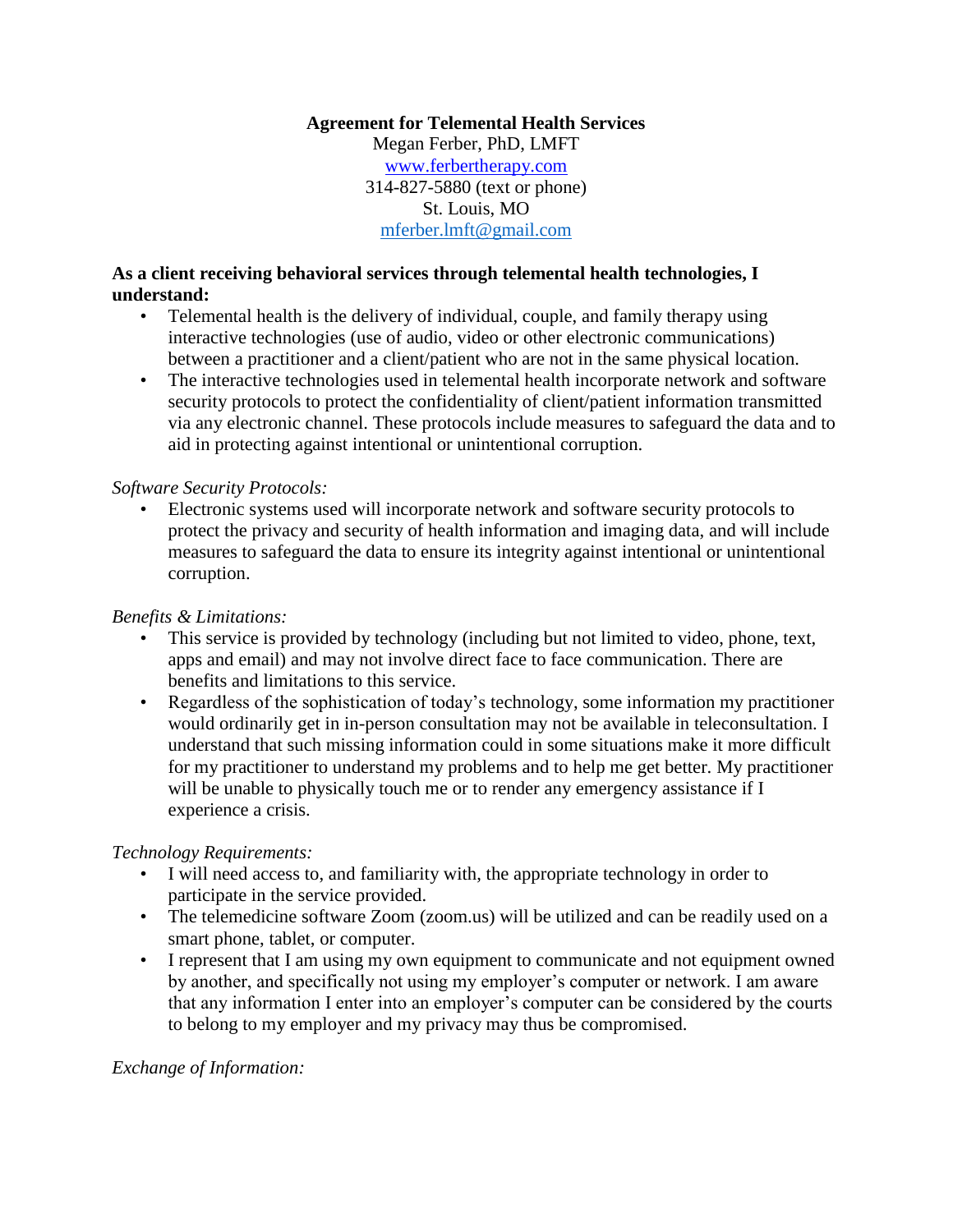- The exchange of information will not be direct and any paperwork exchanged will likely be provided through electronic means or through postal delivery.
- During my telemental health consultation, details of my medical history and personal health information may be discussed through the use of interactive video, audio, or other telecommunications technology.
- It may also mean that my private health information may be transmitted from my practitioner's mobile device to my own or from my device to that of my practitioner via an 'application' (abbreviated as "app").
- I understand that a variety of alternative methods of mental health care may be available to me, and that I may choose one or more of these at any time. Dr. Ferber has explained the alternative to my satisfaction.
- I understand that I will be informed of the identities of all parties present during the consultation or who have access to my personal health information and of the purpose for such individuals to have such access.

## *Local Practitioners:*

• If a need for direct, in-person services arises, it is my responsibility to contact Dr. Ferber's office for an in-person appointment or my primary care physician if my behavioral practitioner is unavailable. I understand that an opening may not be immediately available in either office.

## *Contact Information:*

- I have received a copy of my practitioner's contact information, including his or her name, telephone number, pager and/or voice mail number, business address, mailing address, and e-mail address (if applicable).
- I have also been provided with a list of local support services in case of an emergency. I am aware that my practitioner may contact the proper authorities and/or my designated, local contact person in case of an emergency.

# *Self-Termination:*

- I may decline any telemental health services at any time without jeopardizing my access to future care, services, and benefits.
- I further understand that I do not have to answer any question that I feel is inappropriate or whose answer I do not wish persons present to hear; that any refusal to participate in the consultation(s) or use of technology will not affect my continued treatment and that no action will be taken against me.
- I acknowledge, however, that diagnosis depends on information, and treatment depends on diagnosis, so if I withhold information, I assume the risk that a diagnosis might not be made or might be made incorrectly.
- Were that to happen, my telehealth-based treatment might be less successful than it otherwise would be, or it could fail entirely.

## *Risks of Technology:*

• These services rely on technology, which allows for greater convenience in service delivery. There are risks in transmitting information over technology that include, but are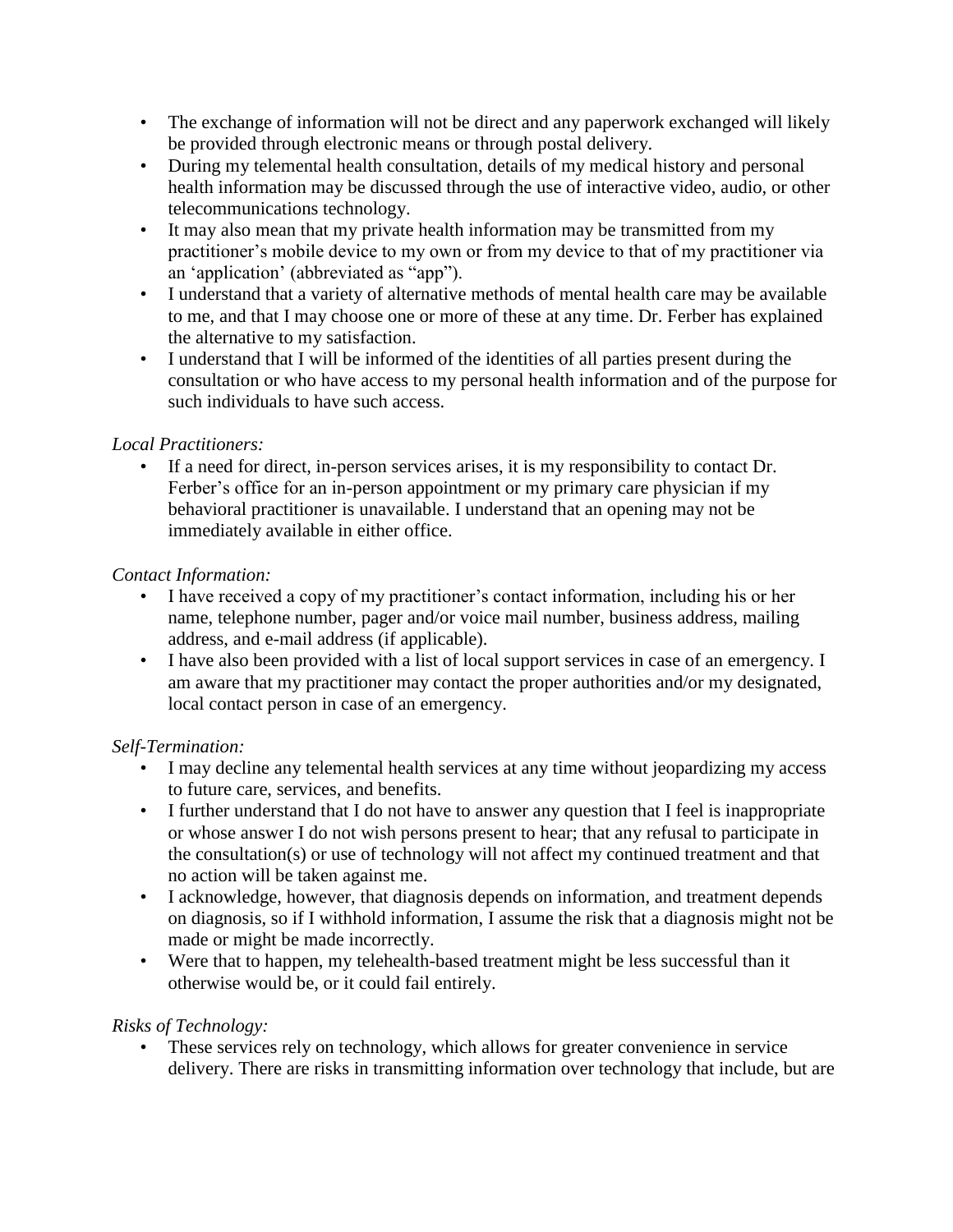not limited to, breaches of confidentiality, theft of personal information, and disruption of service due to technical difficulties.

- I understand that telemental health is a new delivery method for professional services, in an area not yet fully validated by research, and may have potential risks, possibly including some that are not yet recognized.
- Among the risks that are presently recognized is the possibility that the technology will fail before or during the consultation, that the transmitted information in any form will be unclear or inadequate for proper use in the consultation(s), and that the information will be intercepted by an unauthorized person or persons.
- In rare instances, security protocols could fail, causing a breach of privacy of personal health information. I understand that a physical examination may be performed by individuals at my location at the request of the consulting practitioner.

## *Alternatives:*

• The alternatives to the consultation(s) have been explained to me, including their risks and benefits, as well as the risks and benefits of doing without treatment. I understand that I can still pursue in-person consultations. I understand that the telemental health consultation(s) does not necessarily eliminate my need to see a specialist in person, and I have received no guarantee as to the telemental consultation's effectiveness.

# *Modification Plan:*

• Dr. Ferber and I will regularly reassess the appropriateness of continuing to deliver services to me through the use of the technologies we have agreed upon today, and modify our plan as needed.

# *Emergency Protocol:*

- In emergencies, in the event of disruption of service, or for routine or administrative reasons, it may be necessary to communicate by other means:
	- Crisis hotlines are available 24/7 from Provident Crisis Hotline at **1-800-273- TALK (8255)** and LGBT National Hotline **1-888-843-4564**.

# *Disruption of Service:*

- Should service be disrupted during a video session, Dr. Ferber will call you via the preferring phone number provided to continue the session.
- For other communication, email and text communication is permitted.

# *Practitioner Communication:*

• My practitioner will respond to communications and routine messages within 2 business days

# *Client Communication:*

• It is my responsibility to maintain privacy on the client end of communication. Insurance companies, those authorized by the client, and those permitted by law may also have access to records or communications.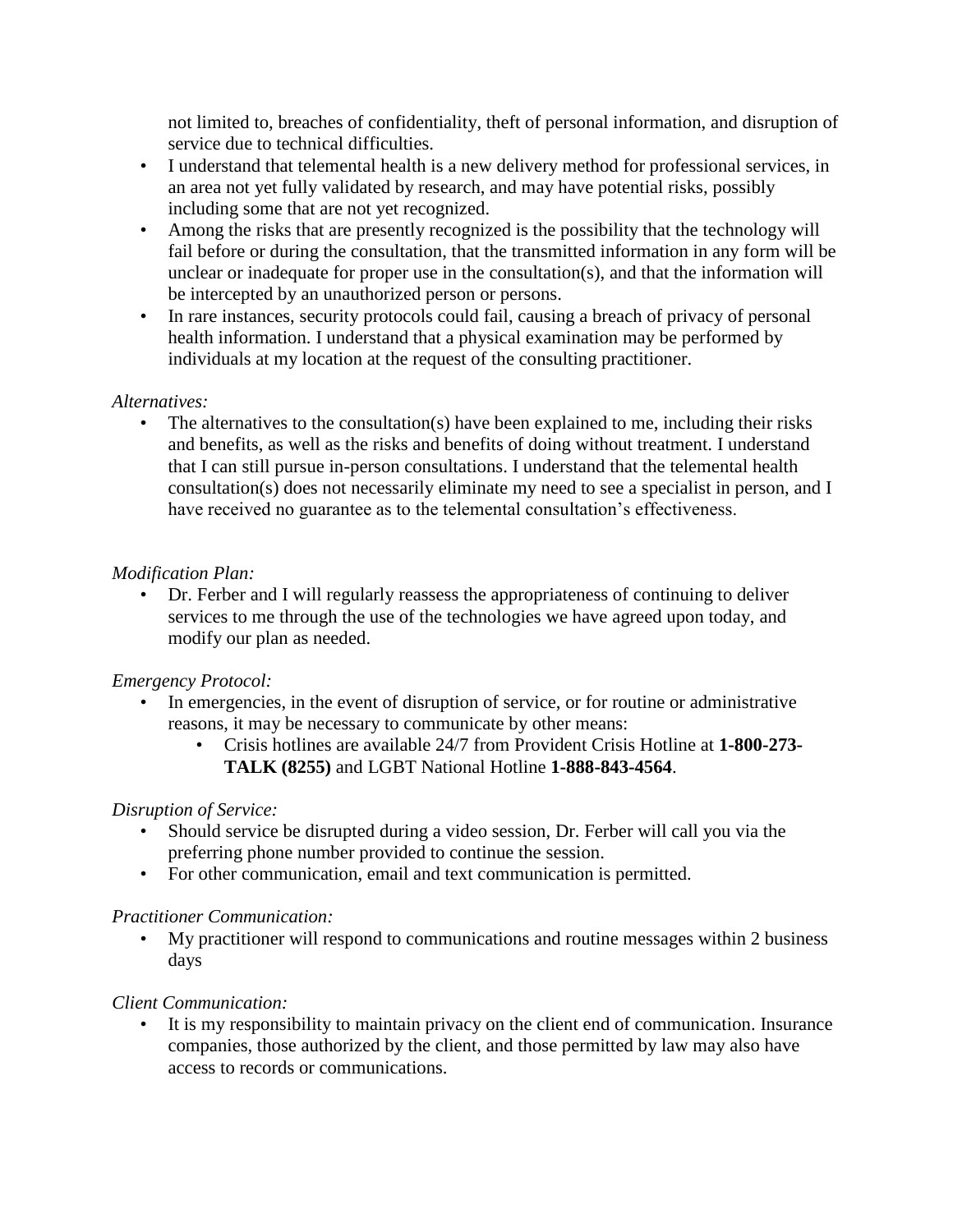## *Type of Services:*

- My health care practitioner has explained how the telemental health consultation(s) is performed and how it will be used for my treatment. My behavioral practitioner has also explained how the consultation(s) will differ from in-person services, including but not limited to emotional reactions that may be generated by the technology.
- In brief, I understand that my practitioner will not be physically in my presence. Instead, we will see and hear each other electronically, or that other information such as information I enter into an "app" will be transmitted electronically to and from myself and my practitioner.
- I am agreeing to participate in the following types of telemental health services with Dr. Ferber, while acknowledging that the course of psychotherapy may change, and the participants may change, by agreement of all required parties. This means I authorize information related to my medical and behavioral health to be electronically transmitted in the form of images and data through an interactive video connection to and from the above-named practitioner.

\_\_\_\_\_\_\_ Individual Psychotherapy \_\_\_\_\_\_\_ Couples Psychotherapy

• If seeking Couples Psychotherapy, I also agree that the following individuals will be part of the psychotherapy process and **we agree to be in the same physical place during video services and share one screen:**

## *Psychotherapy Fees: (unless otherwise negotiated)*

- Payment is accepted via Ivy Pay for collecting a credit card or through mailing in a check to Dr. Ferber's office address (listed above). By signing below you are agreeing to one of these modes of payment.
	- Individual 50-minute session: \$120
	- Couple 50-minute session: \$120

#### *Storage:*

- My communication exchanged with my practitioner will be stored in the following manner: All communication and documentation are saved on an encrypted server that is password protected.
- I understand that consultations, test results, and disclosures will be held in confidence subject to state and/or federal law.
- I understand that I am ordinarily guaranteed access to my records and that copies of records of consultation(s) are available to me on my written request.
- I also understand, however, that if my practitioner, in the exercise of professional judgment, concludes that providing my records to me could threaten the safety of a human being, myself or another person, he or she may rightfully decline to provide them. If such a request is made and honored, I understand that I retain sole responsibility for the confidentiality of the records released to me.